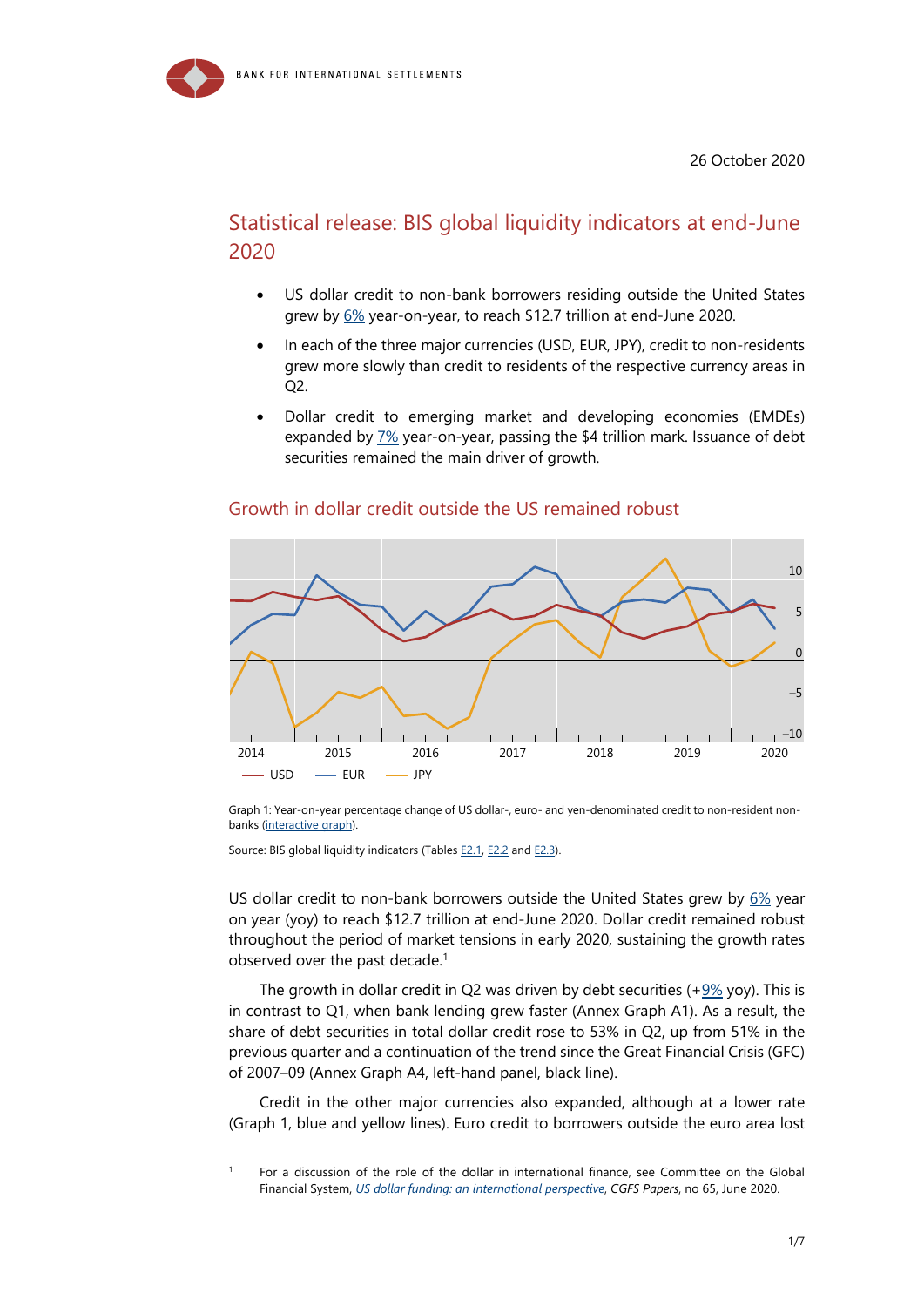momentum in Q2 ([+4%](https://stats.bis.org/statx/srs/tseries/GLI/Q:EUR:3P:N:A:I:B:771?t=E2&m=EUR&p=20202&i=1.6&x=UNIT_MEASURE.7.CL_BIS_UNIT&o=s:line) yoy), ending the quarter at  $\epsilon$ 3.5 trillion (or \$3.9 trillion). This contrasted with the past few years, when growth in euro credit outpaced that in dollar credit. Credit in Japanese yen outside Japan grew at  $2\%$  yoy in Q2, after zero growth in Q1.



### Credit to non-residents grew more slowly than credit to residents

Graph 2: Year-on-year percentage change of credit to non-residents (non-bank sector) and residents (non-financial sector) of the respective currency areas.

Source: BIS global liquidity indicators (Table[s E2.1,](https://stats.bis.org/statx/srs/table/e2?m=USD) [E2.2 a](https://stats.bis.org/statx/srs/table/e2?m=EUR)nd [E2.3\).](https://stats.bis.org/statx/srs/table/e2?m=JPY)

For much of the post-GFC period, dollar and euro credit to non-resident borrowers has grown faster than credit to residents. For borrowers outside these currency areas, these liabilities are in a foreign currency and can thus be a source of vulnerability. However, in Q2 2020, credit to residents surged, outpacing credit to non-residents for all three major currencies (Graph 2). The increase in credit to residents was generally driven by government borrowing.

These developments were more pronounced for the United States. In particular, dollar credit to the US non-financial sector accelerated, pushing its growth rate to [12%](https://stats.bis.org/statx/srs/tseries/GLI/Q:USD:US:P:A:A:B:771?t=E2&m=USD&p=20202&i=31.6&x=BORROWERS_SECTOR.3.CL_L_SECTOR&o=s:line) yoy. This reflected a 19% surge in government debt, a pace comparable with that following the GFC (Graph 2, left-hand panel, dashed line).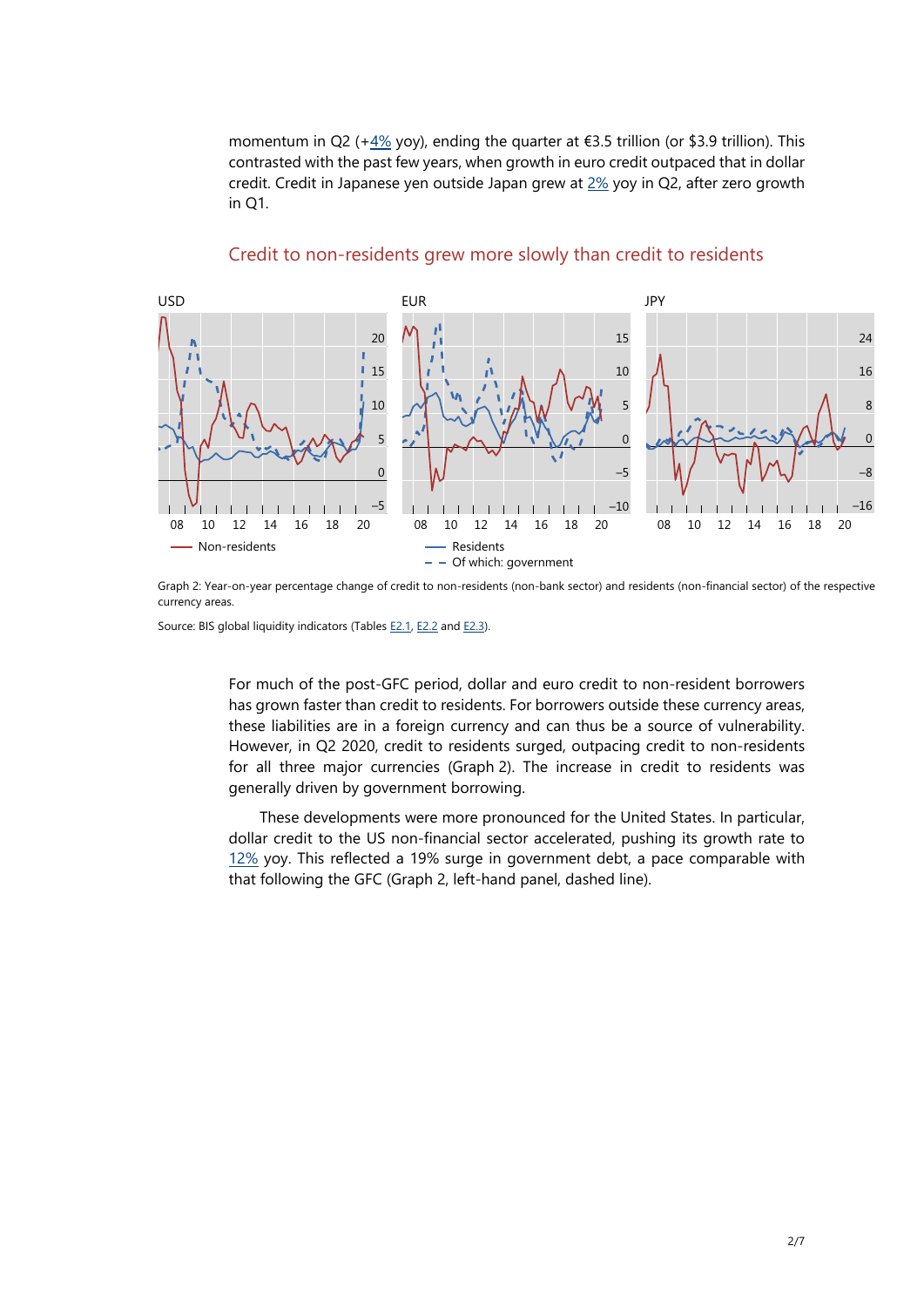

### Debt securities continued to fuel growth in dollar credit to EMDEs

Graph 3: US dollar credit to non-bank borrowers in EMDEs. Source: BIS global liquidity indicators (Table [E2.1\).](https://stats.bis.org/statx/srs/table/e2?m=USD)

The component of global dollar credit directed to **EMDEs** grew by 7% yoy in Q2 2020, reaching [\\$4 trillion](https://stats.bis.org/statx/srs/tseries/GLI/Q:USD:4T:N:A:I:B:771?t=E2&m=USD&p=20202&i=2.6&x=UNIT_MEASURE.7.CL_BIS_UNIT&o=s:line) (Graph 3). Consistent with the past few quarters, credit to Africa and the Middle East registered the highest growth rate, at 14%, driven by countries in the Middle East. Emerging Asia-Pacific also received dollar credit (+9%), while Latin America saw more modest growth (+5%). In contrast, dollar credit to emerging Europe continued to fall (–5%), extending the decline observed over the past six years. As a result, outstanding euro-denominated credit to the region has surpassed US dollar credit since early 2020.

Debt securities remained the driver of dollar credit to EMDEs. Strong issuance contributed to a brisk growth rate of [14%](https://stats.bis.org/statx/srs/tseries/GLI/Q:USD:4T:N:A:I:D:771?t=E2&m=USD&p=20202&i=28.6&x=UNIT_MEASURE.7.CL_BIS_UNIT&o=s:line) in Q2 2020 (Graph 3, left-hand panel, yellow line), slightly above the 12% average for the past decade. The share of debt securities in total credit continued to increase steadily, from 33% at end-2010 to almost half by Q2 2020 (right-hand panel).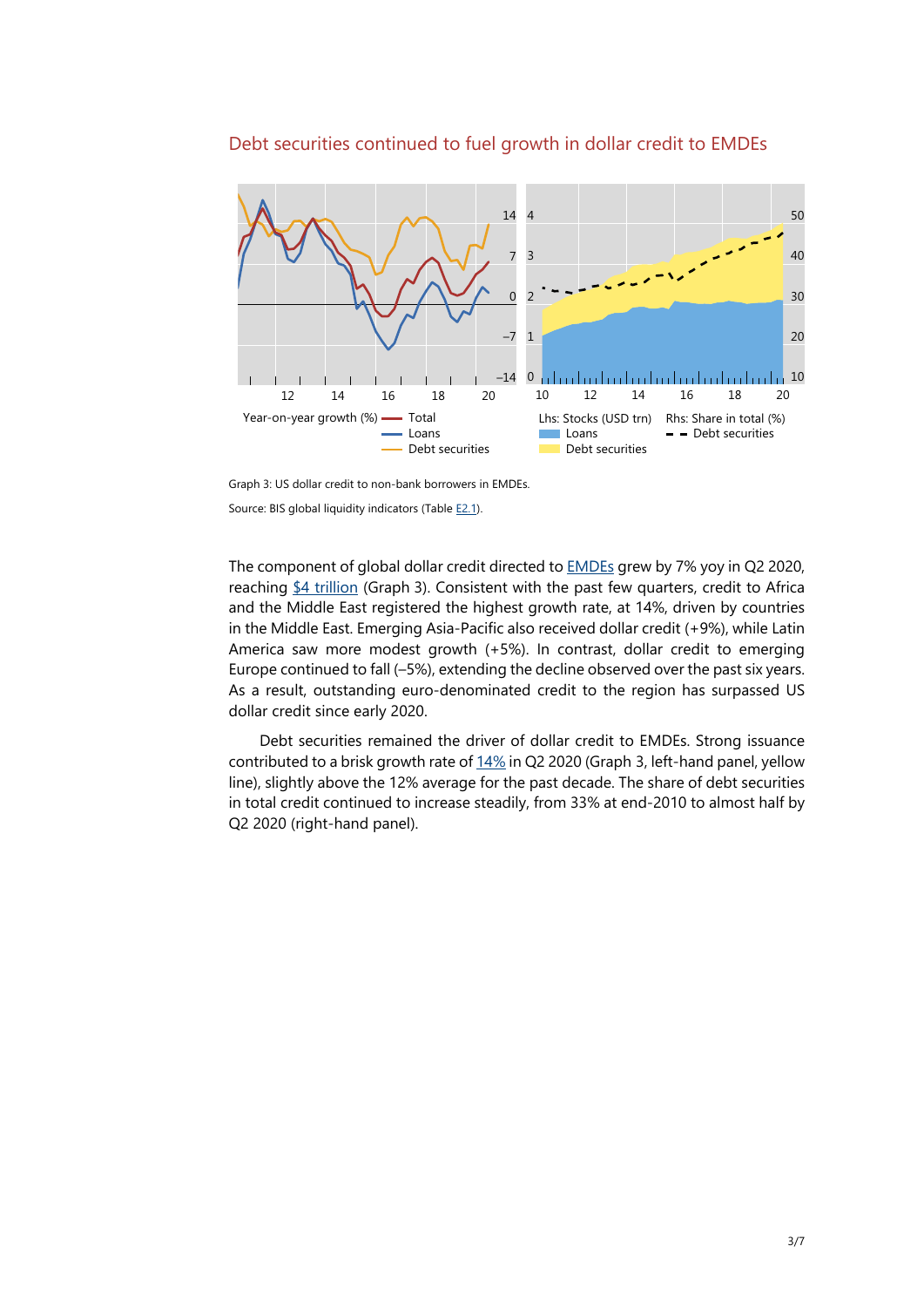## Annex

### US dollar credit outside the United States $1$

Annual change, in per cent Graph A1

![](_page_3_Figure_3.jpeg)

Further information on the BIS global liquidity indicators is available at [www.bis.org/statistics/about\\_gli\\_stats.htm.](https://www.bis.org/statistics/about_gli_stats.htm)

 $1$  Annual growth of US dollar-denominated credit to non-banks outside the United States.  $2$  Annual growth of the US dollar nominal effective exchange rate (NEER). An increase indicates an appreciation of the US dollar NEER.

Sources: Datastream; Dealogic; Euroclear; Thomson Reuters; Xtrakter Ltd; national data; BIS locational banking statistics; BIS effective exchange rate statistics; BIS calculations.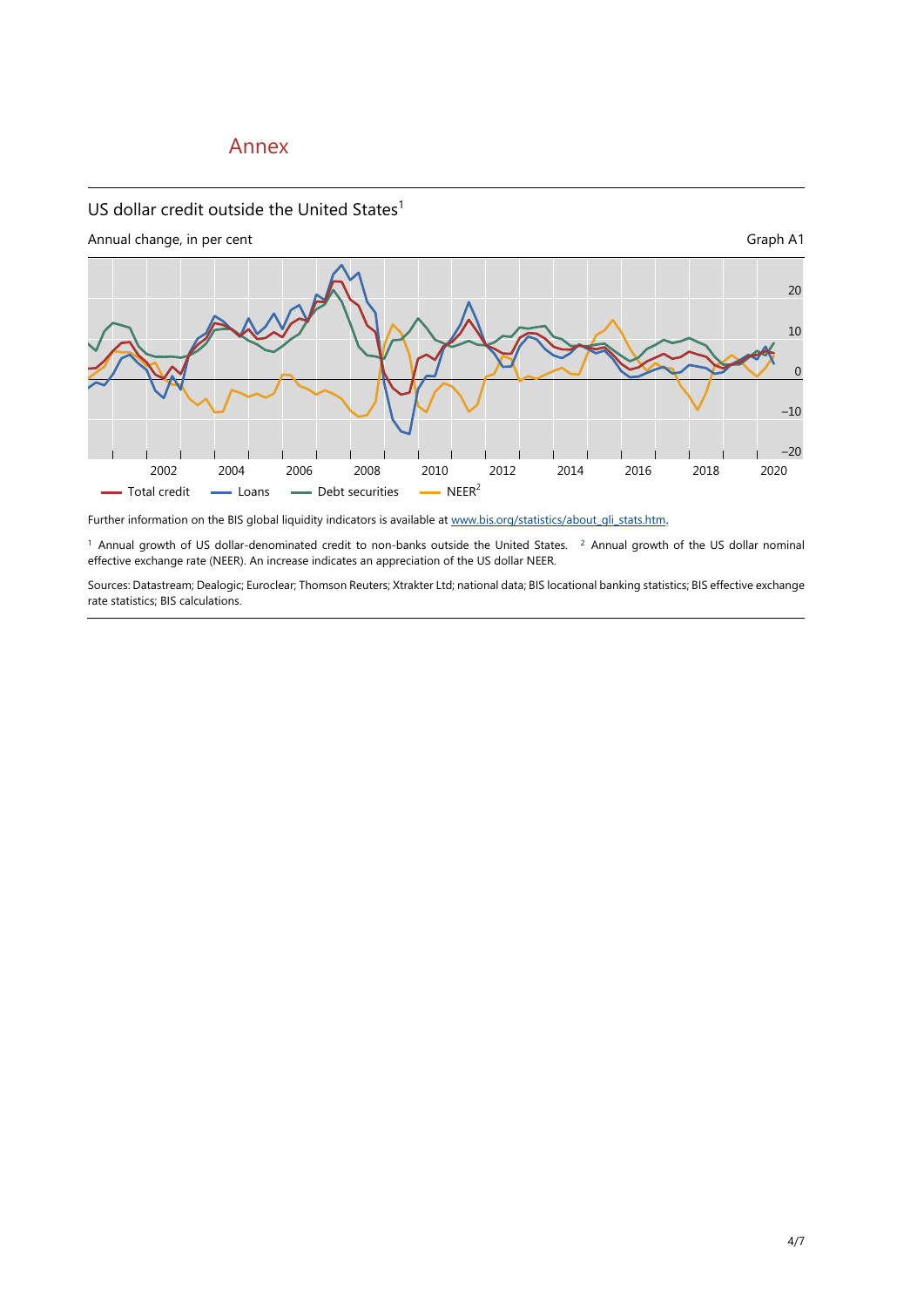### Global bank credit to the private non-financial sector, by residence of borrower

Banks' cross-border credit plus local credit in all currencies<sup>1</sup> Graph A2

![](_page_4_Figure_2.jpeg)

![](_page_4_Figure_3.jpeg)

Further information on the BIS global liquidity indicators is available at [www.bis.org/statistics/about\\_gli\\_stats.htm.](https://www.bis.org/statistics/about_gli_stats.htm)

<sup>1</sup> Cross-border claims of LBS-reporting banks to the non-bank sector plus local claims of all banks to the private non-financial sector. Weighted averages of the economies listed, based on four-quarter moving sums of GDP. <sup>2</sup> Australia, Canada, Denmark, Japan, New Zealand, Norway, Russia, Saudi Arabia, South Africa, Sweden, Switzerland, Turkey and the United Kingdom, plus the countries in the other panels. 3 Austria, Belgium, Finland, France, Germany, Greece, Ireland, Italy, the Netherlands, Portugal and Spain. 4 China, Hong Kong SAR, India, Indonesia, Korea, Malaysia, Singapore and Thailand. 5 Argentina, Brazil, Chile and Mexico. 6 The Czech Republic, Hungary and Poland.

Sources: BIS statistics on credit to the non-financial sector; BIS locational banking statistics (LBS); BIS calculations.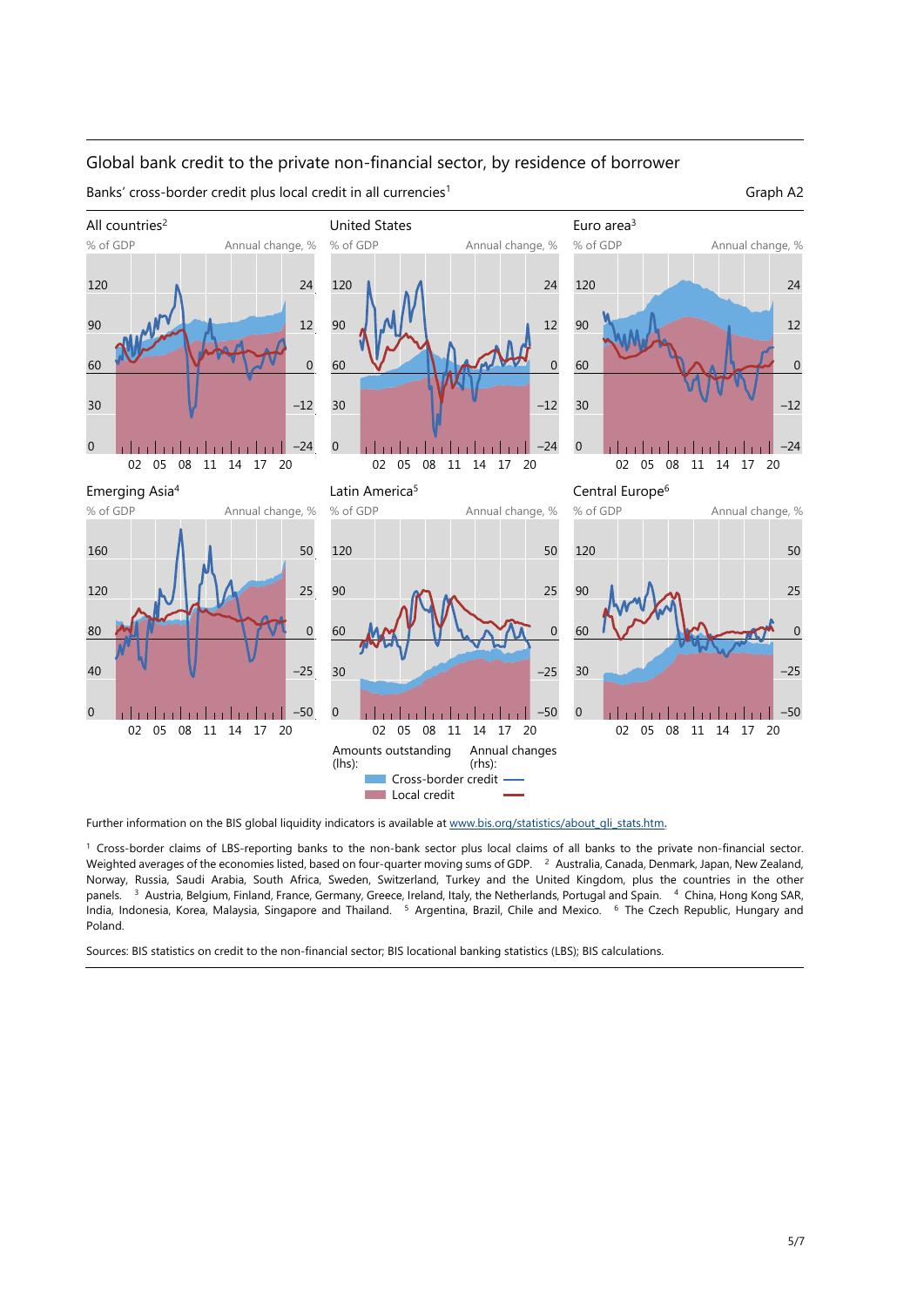![](_page_5_Figure_0.jpeg)

Amounts outstanding, in trillions of currency units<sup>1</sup> Annual change, in per cent<sup>2</sup>

Credit denominated in US dollars

![](_page_5_Figure_3.jpeg)

![](_page_5_Figure_4.jpeg)

![](_page_5_Figure_5.jpeg)

Further information on the BIS global liquidity indicators is available at [www.bis.org/statistics/about\\_gli\\_stats.htm.](https://www.bis.org/statistics/about_gli_stats.htm)

 $1$  Amounts outstanding at quarter-end.  $2$  Based on quarterly break- and exchange rate-adjusted changes.  $3$  Credit to non-financial borrowers residing in the United States / euro area / Japan. National financial accounts are adjusted using BIS banking and securities statistics to exclude credit denominated in non-local currencies. <sup>4</sup> Excluding debt securities issued by special purpose vehicles and other financial entities controlled by non-financial parents. Euro-denominated debt securities exclude those issued by institutions of the European Union. 5 Loans by LBS-reporting banks to non-bank borrowers, including non-bank financial entities, comprise cross-border plus local loans.

Sources: Datastream; Dealogic; Euroclear; Thomson Reuters; Xtrakter Ltd; national data; BIS locational banking statistics (LBS); BIS calculations.